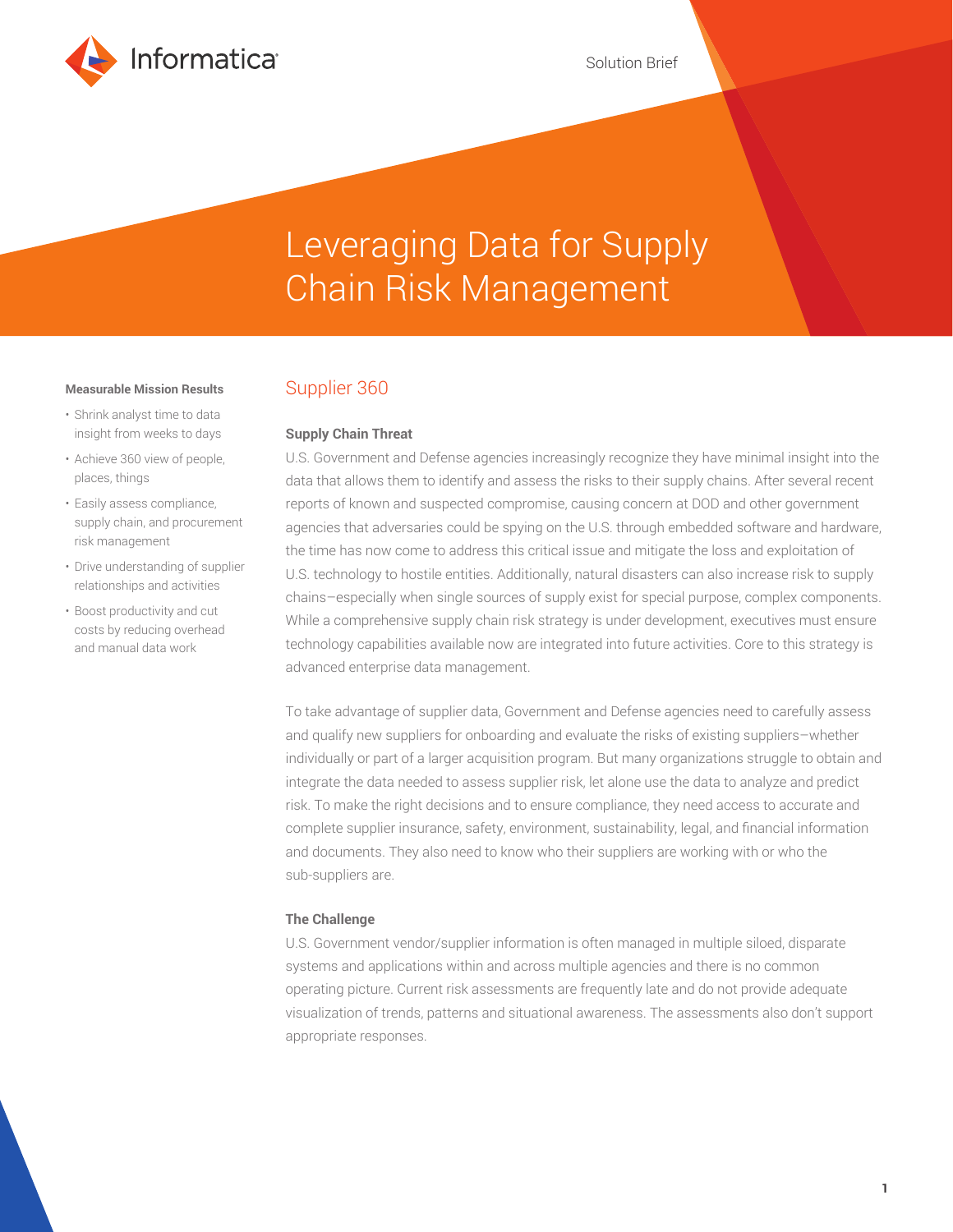"Information communications and technology supply chain is global and is a significant source of risk to the (Homeland Security) department and to the homeland writ large. We are beginning to address these issues around who are the companies we are doing business with, who are the people that are running those companies, what are the locations that those companies operate in and what are the deliverables those companies are providing to us?"

— Emile Monette, Cybersecurity Strategist, Office of Cybersecurity and Communications, Department of Homeland Security; [quoted](https://federalnewsnetwork.com/federal-insights/2018/03/understanding-mitigating-supply-chain-risks-starts-with-data/)  [in Federal News Network](https://federalnewsnetwork.com/federal-insights/2018/03/understanding-mitigating-supply-chain-risks-starts-with-data/)  [article, March, 2018](https://federalnewsnetwork.com/federal-insights/2018/03/understanding-mitigating-supply-chain-risks-starts-with-data/)

Adding, changing, or correcting the information in one system doesn't automatically update it in others. Additionally, missing automated and standardized workflows for supplier onboarding and collaboration lead to slow assessments as supplier relationship teams spend too much time inefficiently managing their suppliers' lifecycles, performance, regulatory compliance and other information. As a result, the information is inaccurate, inconsistent, incomplete, and fragmented, making its management a huge overhead and inadequately addressing the threat risk. Ineffective supplier relationship and lifecycle management is hindering supply chain organizations to accelerate the identification and assessment of supplier risk and further support the digital transformation of their value chain or "your organization."

Supply chain, acquisition, and cybersecurity analyst teams struggle to get access to a single view of all supplier data, so they can understand the total supplier relationship across the mission. As a result, it's difficult to achieve their goals, such as:

- Having quick access to trusted, governed, relevant, and authoritative data to identify, assess, and respond in real time to threats
- Monitor supplier performance and detect anomalies (for instance, related to supplier risk and compliance)
- Standardizing and automating operational processes and workflows, such as supplier onboarding, reducing manual and redundant workloads
- Accelerating decision making
- Improving supplier collaboration or supplier relationship management

Evaluating supplier spend management, effectively managing global supply chain, sourcing, and procurement activities requires organizations to be able to answer questions about their supplier's or vendor's company, contacts, products or services, and performance. Without trusted, governed, relevant, and authoritative data to fuel operational and analytical systems, organizations cannot access the insights needed to answer these questions quickly and easily. This hinders the ability to manage supply chain, sourcing, or procurement operations efficiently and effectively—which results in time wasted on manual data management and reconciliation, missed procurement opportunities, and high administration costs.

# The Solution: Fuel Your Value Chain With an Intelligent, End-to-End Supplier View

Informatica® Master Data Management (MDM)—Supplier 360 unleashes the power of Government and Defense supplier data providing an intelligent, end-to-end view of all mission-critical supplier information across the enterprise. The application enables supply chain organizations to transform their supplier relationship management by turning inaccurate, restrained, or disconnected supplier information into trusted, governed, relevant, and authoritative data to fuel mission and analytical applications. It provides a flexible ecosystem where everyone can access relevant information and manage vendors, their relationships, and the products and services they supply. Streamlining the supplier relationship and lifecycle management, Supplier 360 accelerates the data-driven digital transformation of the end-to-end information value chain.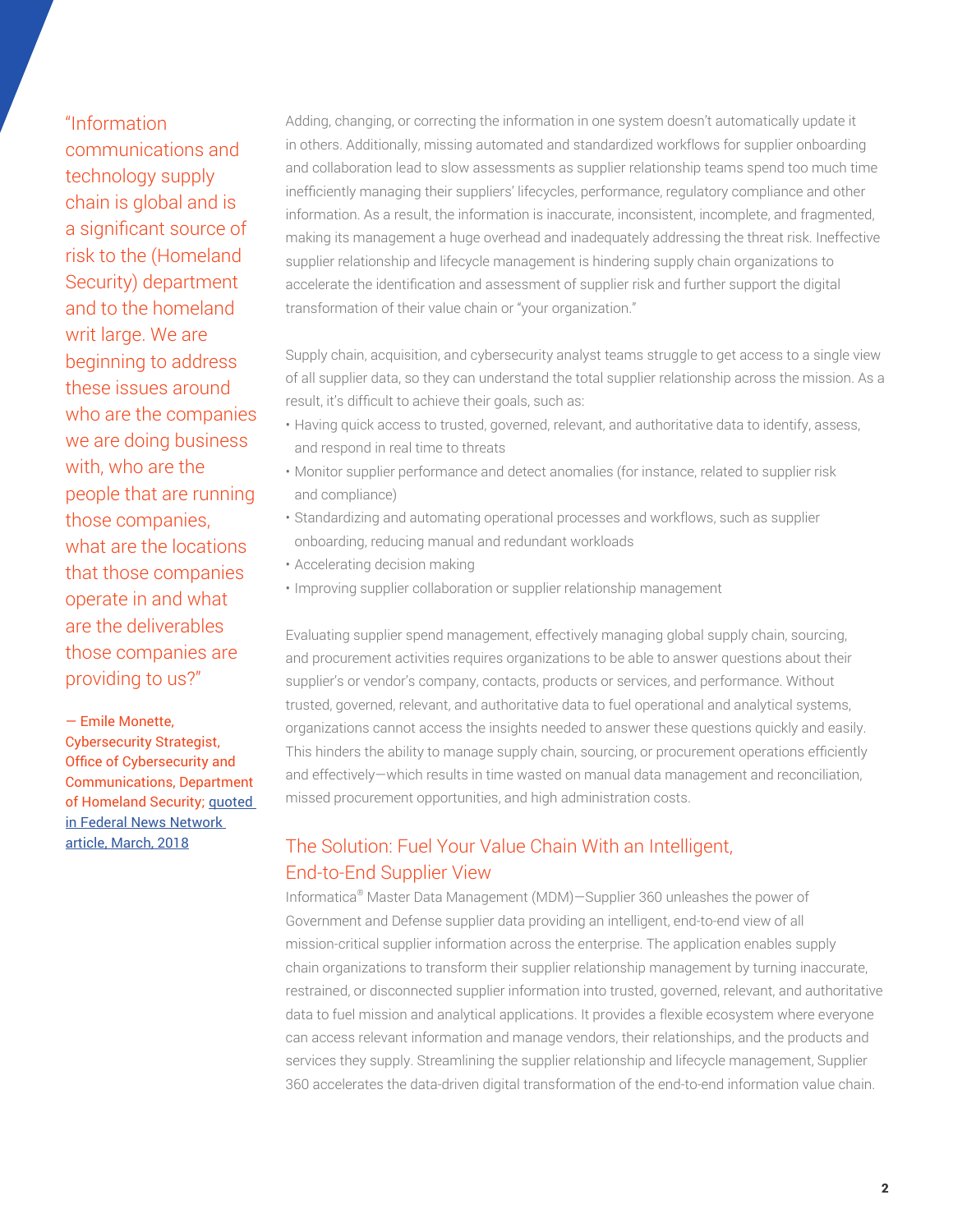

Figure 1. Streamlining the supplier relationship and lifecycle management, Supplier 360 accelerates the data-driven digital transformation of the end-to-end information value chain.

The master data-fueled application is built on top of the industry's only modular end-to-end MDM solution—a recognized leader in independent analyst reports. Customers benefit from the Informatica Intelligent Data Platform™–the industry's most complete and modular solution to help Government and Defense agencies unleash the power and value of all data across the enterprise, including industry-leading proactive data quality, holistic data governance, and end-toend data integration solutions.

Supplier 360 is seamlessly embedded with Informatica MDM–Product 360 for product catalog upload and product information management and a single application for all supplier interactions. The Informatica Data as a Service (DaaS) offering can be leveraged for contact data verification and enrichment.

MDM–Supplier 360 is available on-premises or as a cloud-hosted edition and can be hosted on public cloud platforms such as Amazon.

# Key Features

#### **Supplier Self-Service for Registration and Product Catalog Upload**

The supplier registration process lets suppliers self-register with an easy-to-use interface providing the buyer's organization all required information, including financial, tax, and compliance documents. Automating this procedure with the application saves time and is a prerequisite to speed up the entire supplier onboarding process. Once onboarded, suppliers can update information about their company and upload new product catalogs at any time accessing the integrated Product 360 View, ensuring that the buyer always has the most current supplier and product data.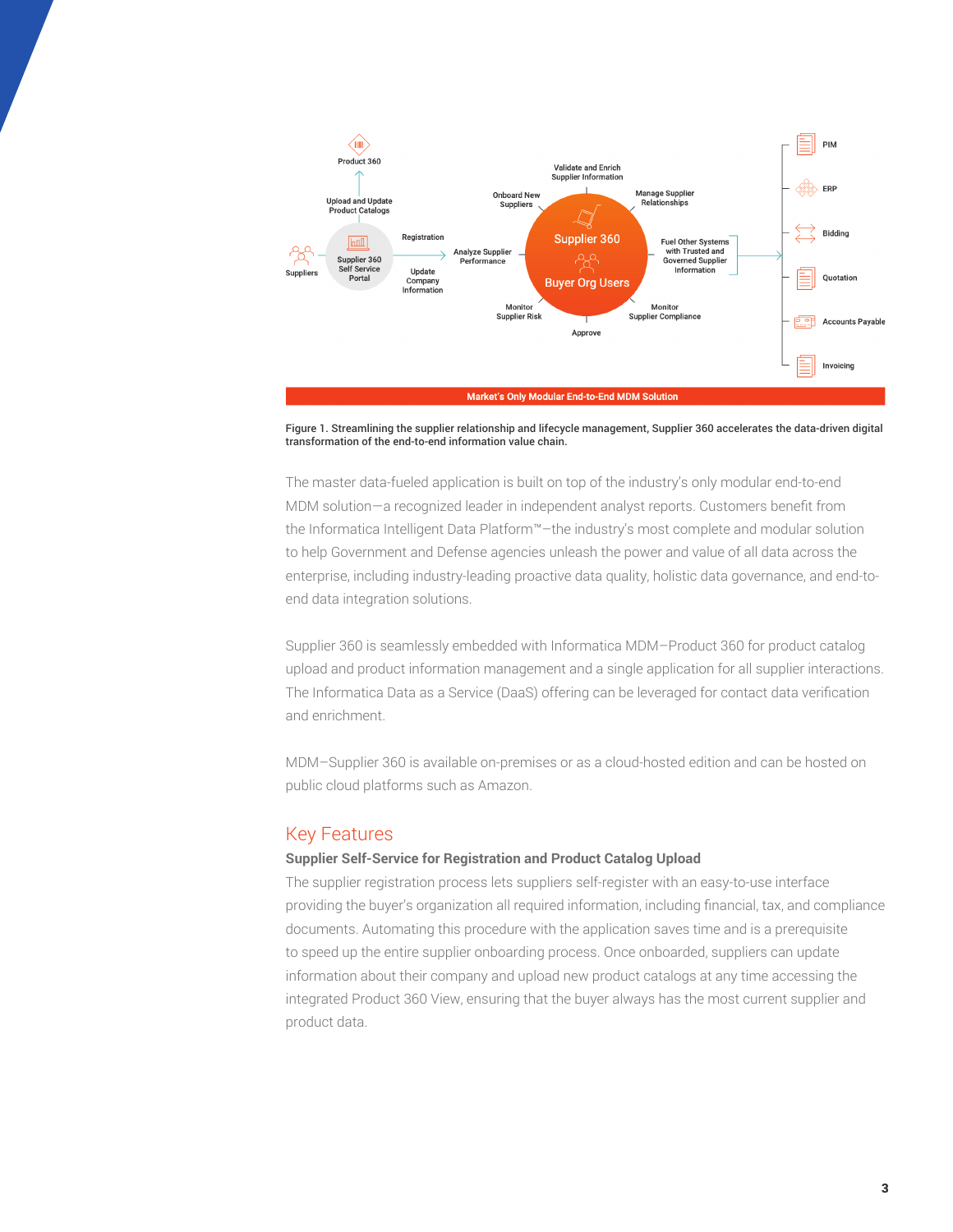#### **Qualifying and Onboarding Suppliers**

Using the supplier management portal, organizations can replace the typically disjointed approach across regions and business units in managing the full lifecycle of their suppliers. Through a process-driven workflow, they can easily verify their suppliers' information and documents and qualify them for onboarding, or even offboarding for reasons such as non-compliance. This streamlines the entire qualification and approval process of new suppliers and speeds up time to market.

| Ξ  | nformatica Suppler 360 |                        |                                                                                            |                       |                          |                                              |                                            | Account o Search                     | conin Q<br>$\Omega$  |
|----|------------------------|------------------------|--------------------------------------------------------------------------------------------|-----------------------|--------------------------|----------------------------------------------|--------------------------------------------|--------------------------------------|----------------------|
|    | New                    | <b>S</b> Acme          |                                                                                            |                       |                          |                                              |                                            | Supplier Dashboard<br>Vew:           | $\bullet$            |
| ٠  | Home                   | Overview               |                                                                                            |                       |                          |                                              |                                            | Supplier Onboarding Time             |                      |
| Q  | Queries                |                        |                                                                                            |                       |                          |                                              |                                            |                                      |                      |
| Q. | Search                 |                        |                                                                                            | Nome                  | Acmo                     | Doing Business As                            | Acmo                                       | 3                                    |                      |
|    | <b>Task Manager</b>    |                        |                                                                                            | $D-UA-5.4$<br>Address | 753872074<br>347 STH AVE | Legal Structure<br>Year Organization Started | Corporation<br>1956                        | Days                                 |                      |
|    | App Configuration      |                        |                                                                                            | Phone                 | $\sim$                   | Business Type                                | Distributor                                |                                      |                      |
| P  | O<br>Acme              |                        |                                                                                            | Website               | WWW.OCFFR.COM            | Annual Revenue<br>Tox Information            | USD 4500000<br>467-55-7854                 |                                      |                      |
|    |                        |                        |                                                                                            | Fax<br>Lost Updated   | $\sim$<br>20-May-2019    | Status                                       | Approved                                   | Alternate Suppliers (19)             |                      |
|    |                        |                        |                                                                                            |                       |                          |                                              |                                            | <b>H&amp;M</b>                       | Open                 |
|    |                        |                        |                                                                                            |                       |                          |                                              |                                            | Trianz                               | Open                 |
|    |                        | Documents [2]          |                                                                                            |                       |                          |                                              | Documents Due for Renewal and Due Date [1] | w                                    | Open                 |
|    |                        | File Nome              | Title                                                                                      | Type                  | Void From                | <b>O</b> Contact                             | 31 May 2019                                |                                      |                      |
|    |                        |                        |                                                                                            |                       | $\equiv$<br>$\bullet$    |                                              |                                            | Related Records (3)<br>Fed Jockson   |                      |
|    |                        |                        | Contact                                                                                    | Contract              |                          |                                              |                                            | A<br>Control                         |                      |
|    |                        | Contract.pdf           |                                                                                            |                       | 31/12/2018               |                                              |                                            | 347 STH AVE<br>ക                     |                      |
|    |                        | Annual Report 2018.pdf | Annual Report 2018                                                                         | Financial statement   | 31/12/2018               |                                              |                                            | Address                              |                      |
|    |                        |                        |                                                                                            |                       |                          |                                              |                                            | <b>1535 BROADWAY</b><br>A<br>Address |                      |
|    |                        |                        |                                                                                            |                       |                          |                                              |                                            |                                      |                      |
|    |                        |                        |                                                                                            |                       |                          |                                              |                                            | Source Systems                       |                      |
|    |                        |                        |                                                                                            |                       |                          |                                              |                                            | Portel                               | 16/May/2019 04:22:52 |
|    |                        |                        |                                                                                            |                       |                          |                                              |                                            |                                      |                      |
|    |                        |                        | Hierarchies (1)<br>Contacts [1]<br>Supplier Hierarchy<br>Job Title<br>Portal User<br>Imail |                       |                          |                                              |                                            | Admin<br>h                           | 19/May/2019 12:38:19 |
|    |                        | Name                   |                                                                                            |                       |                          |                                              |                                            |                                      |                      |
|    |                        |                        |                                                                                            |                       |                          | $ \frac{1}{2}$ Acres                         |                                            | Matched Records (0)                  |                      |
|    |                        |                        |                                                                                            |                       |                          |                                              | 347 STH AVE<br>1535 BROADWAY               |                                      |                      |
|    |                        | Fed Jackson            | Manger                                                                                     | fred@ocme.com         | Yes                      | F a Fed Jackson                              |                                            | Recent Tweets                        |                      |
|    |                        |                        |                                                                                            |                       |                          |                                              |                                            |                                      |                      |

Figure 2. Dashboards enable buyers and commodity managers to monitor and analyze suppliers based on locations, products supplied, or invoice status.

#### **Managing Supplier Information**

With Informatica' s Next-Gen Supplier 360 View organizations benefit from one single trusted source of supplier information to manage and analyze mission-critical supplier or vendor data. Understand the total relationship of your suppliers and their parent companies, sub-suppliers or subsidiaries and improve the supplier collaboration. Based on this information, companies can better identify supply chain risks. In addition, they can leverage Informatica' s Data as a Service (DaaS) Contact Data Verification suite (address, e-mail, and phone) and multiple data enrichment offerings to add further information to their suppliers' profiles.

#### **Fueling Applications**

Manage suppliers and their information and documents in one central location. Fuel other mission and analytical applications, including enterprise resource planning (ERP), bidding, quotation, accounts payable, invoicing, and product information management (PIM) systems with clean, consistent, and connected supplier information for an understanding of the total supplier relationship.